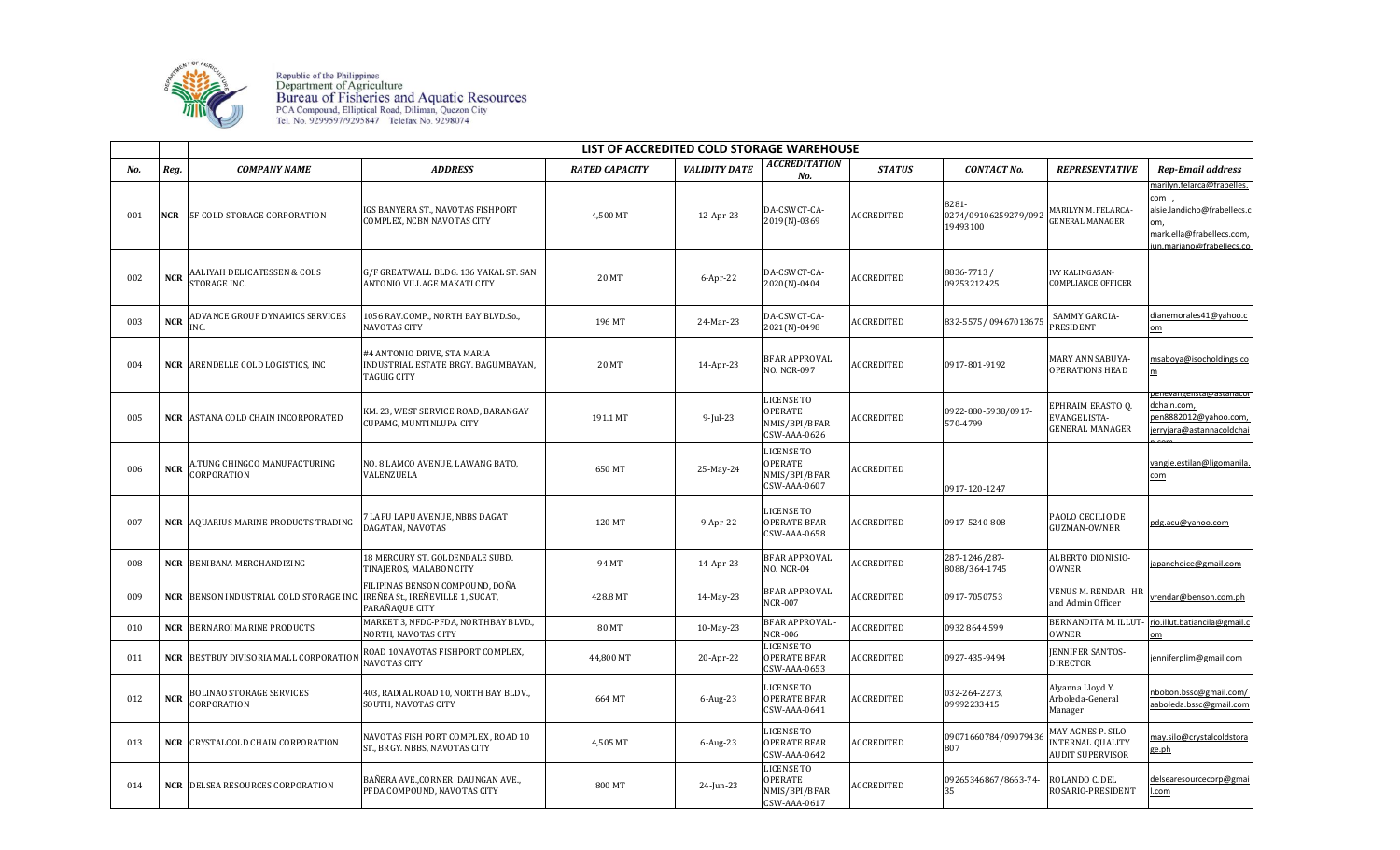| 015 | <b>NCR</b> | EISBERG COLD LOGISTICS INC.                                                      | DAGAT DAGATAN AVENUE, CORNER<br>TANIGUE ST. BRGY. 104, CALOOCAN CITY      |                    | 30-Sep-23   | OLUMBIA                                                              | <b>ACCREDITED</b> | 0917-907-8270                                                    | MA. KATHLEYA<br><b>BERNARDO-LIAISON</b><br>MANAGER           |                                                                                                                                                                                |
|-----|------------|----------------------------------------------------------------------------------|---------------------------------------------------------------------------|--------------------|-------------|----------------------------------------------------------------------|-------------------|------------------------------------------------------------------|--------------------------------------------------------------|--------------------------------------------------------------------------------------------------------------------------------------------------------------------------------|
| 016 | <b>NCR</b> | ESTRELLA ICE PLANT AND COLD<br>STORAGE CO., INC.-1                               | #43 NARCISO ST. EAST CANUMAY<br><b>VALEZUELA CITY</b>                     | 133 MT             | 12-Apr-23   | <b>BFAR APPROVAL</b><br>NO. NCR-012                                  | <b>ACCREDITED</b> | 0942 2696 536/02-7753-<br>5955/09338251075                       | REA GONZALEZ-PLANT<br>MANAGER                                |                                                                                                                                                                                |
| 017 | <b>NCR</b> | ESTRELLA ICE PLANT AND COLD<br>STORAGE CO., INC                                  | SERVICE ROAD, LAWANG BATO<br><b>VALENZUELA CITY</b>                       |                    | $4$ -Aug-23 | LICENSE TO<br><b>OPERATE BFAR</b><br>CSW-AAA-0632                    | <b>ACCREDITED</b> | 0923-632-4563                                                    | MARRIANE MELENDEZ-<br>PLANT SUPERVISOR                       |                                                                                                                                                                                |
| 018 | <b>NCR</b> | <b>ENASIA IMPORT EXPORT CORPORATION</b>                                          | LOT 15 PHASE 2 A/B INDUSTRIAL DAGAT-<br>DAGATAN, NAVOTAS CITY             | 1,302 MT           | 24-Jun-22   | <b>LICENSE TO</b><br><b>OPERATE</b><br>NMIS/BPI/BFAR<br>CSW-AAA-0618 | ACCREDITED        | 0920-951-1026                                                    | EDWIN M. CHIONG-<br>MANAGER                                  |                                                                                                                                                                                |
| 019 | <b>NCR</b> | FISHPORT ICE PLANT, INC                                                          | NAVOTAS FISHERY PORT COMPLEX,<br>NAVOTAS CITY                             | 252 MT             | 20-Apr-22   | <b>LICENSE TO</b><br><b>OPERATE BFAR</b><br>CSW-AAA-0652             | <b>ACCREDITED</b> | 0920-951-1026                                                    | MANOLITO N. SANTOS-<br>PLANT MANAGER                         |                                                                                                                                                                                |
| 020 | <b>NCR</b> | <b>FORTUNE GROUP CORPORATION</b>                                                 | ROAD 10 FISH PORT COMPLEX NORTH BAY<br>BOULEVARD, SOUTH, NAVOTAS CITY     | 1,800 MT           | 13-Jul-22   | <b>LICENSE TO</b><br><b>OPERATE BFAR</b><br>CSW-AAA-0624             | <b>ACCREDITED</b> | 0932-8767-721                                                    | ANNE MARIE K. NGO-<br>PRESIDENT                              | maunlad marketing@yaho<br>o.com                                                                                                                                                |
| 021 | <b>NCR</b> | <b>FRABELLE COLD STORAGE CORPORATION</b>                                         | C-3 ROAD NEAR CORNER DAGAT-DAGATAN<br>AVENUE, CALOOCAN CITY               | 1,280 MT           | 26-Feb-23   | DA-CSWCT-CA-<br>2018(N)-0489                                         | <b>ACCREDITED</b> | 8287-8902 to 03                                                  | MARILYN M. FELARCA-<br><b>GENERAL MANAGER</b>                | angela.sale@frabellecs.co<br>m.<br>rolly.antoc@frabellecs.co                                                                                                                   |
| 022 |            | <b>NCR FRABELLE COLD STORAGE CORPORATION R-10 NBBS PROPER 1485, NAVOTAS CITY</b> |                                                                           | 3,600 MT           | 12-Oct-23   | <b>LICENSE TO</b><br><b>OPERATE BFAR</b><br>CSW-AAA-0650             | <b>ACCREDITED</b> | 0991-502-7401                                                    | MARILYN FELARCA-<br><b>GENERAL MANAGER</b>                   | marilyn.felarca@frabelles.<br>com,<br>alsie.landicho@frabellecs.c<br>om,<br>mark.ella@frabellecs.com,<br>un.mariano@frabellecs.co<br>m,<br>veronica.lagarde@frabelle<br>cs.com |
| 023 | <b>NCR</b> |                                                                                  | GLACIER REFRIGERATED SERVICES CORP. 36C DBP AVE. FTI COMPLEX, TAGUIG CITY | 1,822.95 MT        | 10-May-23   | BFAR APPROVAL -<br><b>NCR-016</b>                                    | <b>ACCREDITED</b> | 838-0083                                                         | EDZOLYN L.<br>RICAFRENTE-QUALITY<br><b>ASSURANCE OFFICER</b> | edzolyn.r@gmail.com,<br>a.gft@glacier.com.ph                                                                                                                                   |
| 024 | <b>NCR</b> | <b>GLACIER NORTH REFREGIRATION</b><br>SERVICES CORP.                             | 200 ROOSEVELT AVENUE PITIMINI ST.<br><b>SFDM QUEZON CITY</b>              | 2,838 MT           | 10-May-23   | BFAR APPROVAL -<br><b>NCR-017</b>                                    | ACCREDITED        | 925-1002-<br>888/09268617524                                     | ARTURO C. YAN-<br>PRESIDENT/OWNER                            | rcbriz.gnorth@glacier.com<br>.ph                                                                                                                                               |
| 025 | <b>NCR</b> | <b>GLACIER SOUTH REFREGIRATION</b><br>SERVICES CORP.                             | AMVEL BUSINESS PARK, BRGY. SAN<br>DIONISIO, PARAÑAQUE CITY                | 10,222 MT          | 24-Mar-23   | DA-CSWCT-CA-<br>2021(N)-0500                                         | ACCREDITED        | 810-0730 loc104                                                  | PRECY PEARL D.<br>PADERE-QUALITY<br><b>ASSURANCE OFFICER</b> |                                                                                                                                                                                |
| 026 | <b>NCR</b> | <b>GREENBELT FOOD PRODUCTS</b><br>CORPORATION                                    | 383 F. SAN DIEGO ST. VEINTE REALES,<br>VALENZUELA CITY                    | 540 MT             | 25-May-24   | <b>LICENSE TO</b><br><b>OPERATE</b><br>NMIS/BPI/BFAR<br>CSW-AAA-0606 | <b>ACCREDITED</b> |                                                                  | WILLY CO- GENERAL<br>MANAGER                                 |                                                                                                                                                                                |
| 027 | <b>NCR</b> | HAPPY CHEF, INC.                                                                 | NAVOTAS FISH PORT COMPLEX<br>WHARFSIDE, NAVOTAS, MANILA                   | 520 MT             | 14-Apr-23   | <b>BFAR APPROVAL</b><br>NO. NCR-020                                  | ACCREDITED        | 281-1709/283-5925                                                | BENJAMIN SY-<br>PRESIDENT                                    |                                                                                                                                                                                |
| 028 | <b>NCR</b> | HIGHTOWER STORAGE AND TRADING<br>CENTRE, INC.                                    | 502 A CARLOS PALANCA Sr. TREET, QUIAPO,<br>MANILA                         | 5,000 MT           | 10-May-23   | <b>BFAR APPROVAL</b><br><b>NO. NCR-021</b>                           | <b>ACCREDITED</b> | 523-4099/524-6411 /<br>310-1181                                  | QING MIN WEI-CEO                                             | htstorage2012@gmail.com                                                                                                                                                        |
| 029 | <b>NCR</b> | HIGHTOWER WAREHOUSE &<br>PROCESSING CENTER, INC                                  | 31 C JG SAN VICTORES, SAN ANTONIO,<br>PARANAQUE                           | 6,000 PALLETS/TONS | 24-Jun-23   | <b>LICENSE TO</b><br><b>OPERATE</b><br>NMIS/BPI/BFAR<br>CSW-AAA-0619 | <b>ACCREDITED</b> | 0928-635-7421/0945-<br>413-2650/0918-672-<br>4462                | CHI HO CO-PRESIDENT                                          | nightowerwhse@gmail.co                                                                                                                                                         |
| 030 | <b>NCR</b> | HJR INTERNATIONAL CORPORATION                                                    | LOT 1-6 BLK. 16A DAGAT-DAGATAN<br>AVENUE, CALOOCAN CITY                   | 216 MT             | 14-Apr-23   | <b>BFAR APPROVAL</b><br><b>NO. NCR-022</b>                           | ACCREDITED        | 02-8285-7813                                                     | RICKY SUN                                                    | mhjr.coordinator@gmail.c<br>om                                                                                                                                                 |
| 031 | <b>NCR</b> | ICY POINT COLD STORAGE AND<br>PROCESSING CORP.                                   | LAPU-LAPU AVE., CORNER BAY<br>BOULEVARD-NORTH NAVOTAS                     | 3,000 MT           | 14-Apr-23   | <b>BFAR APPROVAL</b><br><b>NO. NCR-023</b>                           | <b>ACCREDITED</b> | (02) 282-3827/29,<br>09328468044/09173217 IGNACIO-GENERAL<br>151 | <b>GLENN JOSE R.</b><br>MANAGER                              | icypoint2018@gmail.com<br>rodellacroberto@yahoo.co<br>m                                                                                                                        |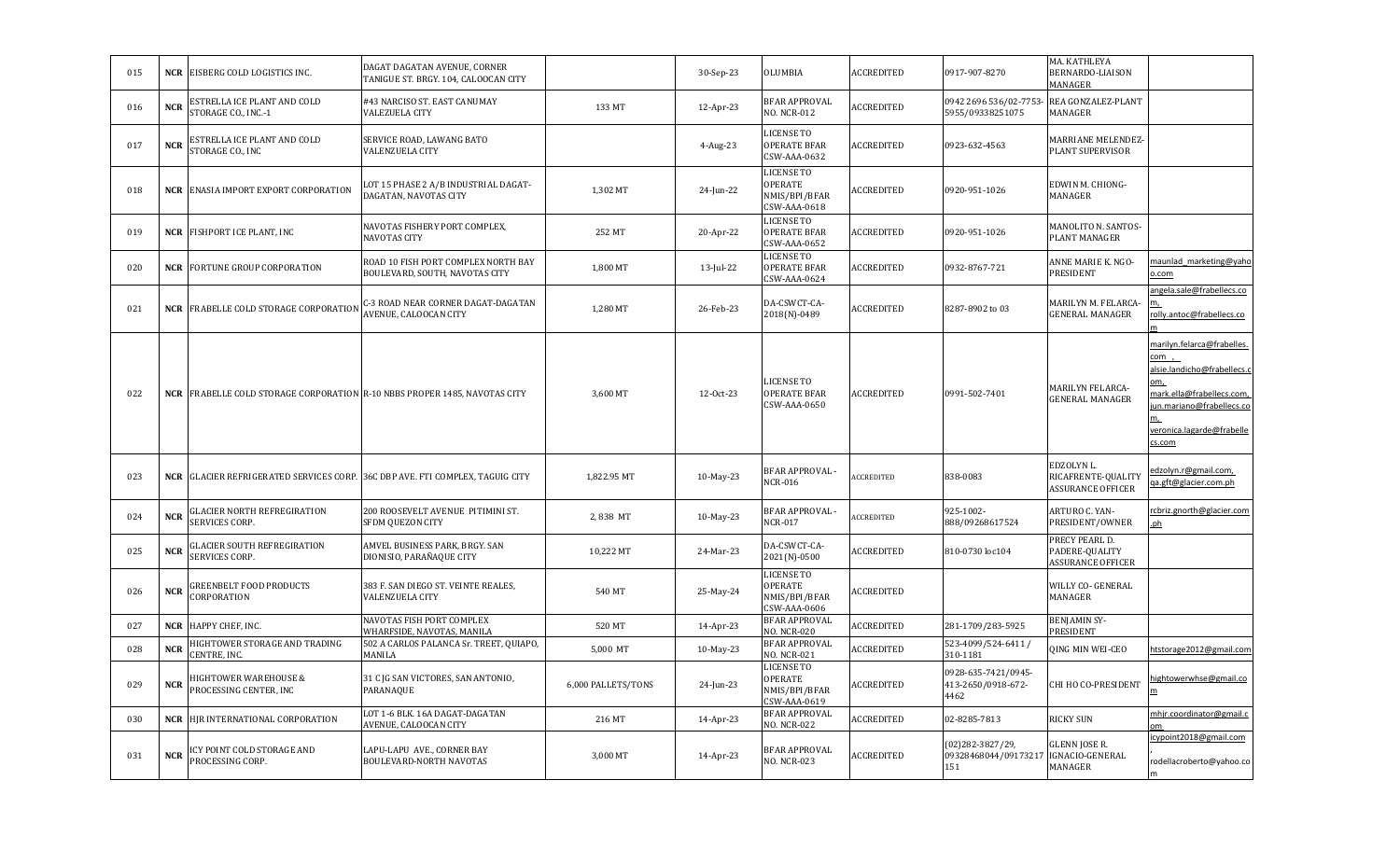| 032 | <b>NCR</b> | IGLOO SUPPLY CHAIN PHILS., INC.                    | MANGGAHAN LIGHT INDUSTRIAL<br>PARK, A.RODRIGUEZ AVE.,<br>MANGGAHAN, PASIG CITY       | 2,700 MT | 10-May-23    | <b>BFAR APPROVAL</b><br>NCR-024                                      | <b>ACCREDITED</b> | 012-259-6987, 6479254               | MA. WILMA M.<br>REDOQUENO-QA EHS<br>MANAGER                       | wilma.redoquerio@igloos<br>upplychain.com.ph                                                                                                                       |
|-----|------------|----------------------------------------------------|--------------------------------------------------------------------------------------|----------|--------------|----------------------------------------------------------------------|-------------------|-------------------------------------|-------------------------------------------------------------------|--------------------------------------------------------------------------------------------------------------------------------------------------------------------|
| 033 |            | <b>NCR JENTEC COLD STORAGE, INC.</b>               | AMANG RODRIGUEZ AVE. MANGAHAN<br>LIHGT INDUSTRIAL PARK, MANGAHAN,<br>PASIG           | 136 MT   | 5-Aug-23     | LICENSE TO<br><b>OPERATE BFAR</b><br>CSW-AAA-0639                    | ACCREDITED        | 971-7801/0956-8146-<br>697          | PAMELA CARDIÑO-<br>DEPOT QA                                       | janine.cuya@jentecstora<br>ge.com;<br>pamela.cardino@jentecst<br>orage6.com;<br>earl.pasalida@jentecstor<br>age6.com                                               |
| 034 |            | <b>NCR JENTEC STORAGE, INC.</b>                    | JC BLDG., RAYMUNDO AVE., BRGY.<br>MAYBUNGA, ROSARIO, PASIG CITY                      | 50 MT    | 6-Aug-23     | LICENSE TO<br>OPERATE BFAR<br>CSW-AAA-0640                           | <b>ACCREDITED</b> | 0917 5362 968                       | EARL JUPHET<br>PASALIDA-DEPOT QA                                  | earl.pasalida@jentecstora<br>ge6.com                                                                                                                               |
| 035 |            | <b>NCR JENTEC STORAGE, INC.</b>                    | 1299 LUIS ST., BRGY. SAN MIGUEL, PASIG<br>CITY                                       | 20 MT    | 5-Aug-23     | LICENSE TO<br><b>OPERATE BFAR</b><br>CSW-AAA-0638                    | ACCREDITED        | 0909 3637 045                       | MA. ERCY GELOSO-QA<br>OFFICER                                     | ercy.geloso@jentecstorag<br>e6.com;<br>jayar.caringal@jentecsto<br>rage6.com;<br>daphney.laudencia@jent<br>ecstorage.com;<br>marilou.javier@jentecsto<br>rage4.com |
| 036 | <b>NCR</b> | JM PROCESSING AND FREEZING<br>SERVICES, INC- BR II | JM COMPOUND HONDURAS ST. SAN ISIDRO,<br><b>MAKATI CITY</b>                           |          | 28-Feb-23    | DA-CSWCT-CA-<br>2019(AA)-0352                                        | <b>ACCREDITED</b> |                                     |                                                                   |                                                                                                                                                                    |
| 037 | <b>NCR</b> | KAI-ANYA FOODS INC. (CRYSTAL COLD<br>STORAGE)      | 0404 RADIAL ROAD, NORTHBAY<br>BOULEVARD SOUTH, NAVOTAS CITY                          | 2,702 MT | 2-Dec-22     | DA-CSWCT-CA-<br>2020(N)-0463                                         | ACCREDITED        | 09569983<br>257/0966924336          | MAY AGNES P. SILO-<br>INTERNAL QUALITY<br><b>AUDIT SUPERVISOR</b> | winnie.tion@crystalcoldst<br>orage.ph                                                                                                                              |
| 038 | NCR        | KIMIDORI LOGISTICS SERVICES                        | 26 LAPU-LAPU AVENUE, DAGAT-DAGATAN<br>NORTH BAY BOULEVARD SOUTH, NAVOTAS<br>CITY     | 900 MT   | 7-Jul-23     | LICENSE TO<br>OPERATE<br>NMIS/BPI/BFAR<br>CSW-AAA-0623               | ACCREDITED        | $(02)8352-0960$                     | ROWENA SERASPE<br>BALANQUIT-OWNER                                 |                                                                                                                                                                    |
| 039 | <b>NCR</b> | LUCKY ASIA INT'L TRADING<br>CORPORATION            | 168-A VERONICA DE LEON ST.DELBROS,<br>BRGY. STO NIÑO PARAÑAQUE CITY                  | 18 MT    | 10-May-23    | <b>BFAR APPROVAL</b><br><b>NCR-031</b>                               | ACCREDITED        | 02-852-4485                         | <b>BENSON TAN SY</b>                                              | uckyasiatrading.corp@gm<br>ail.com                                                                                                                                 |
| 040 |            | <b>NCR</b> MAYON CONSOLIDATED, INC.                | 91-95 PANAY AVENUE SOUTH TRIANGLE,<br><b>QUEZON CITY</b>                             | 42 MT    | $21$ -Jul-23 | <b>LICENSE TO</b><br>OPERATE<br>NMIS/BPI/BFAR<br>CSW-AAA-0629        | ACCREDITED        | 0919-067-6844                       | <b>EDRIC CHAN-</b><br><b>SUPERVISOR</b>                           | heidi ling2k@vahoo.com                                                                                                                                             |
| 041 |            | <b>NCR MILLENIUM OCEAN STAR CORPORATION</b>        | BAÑERA AVE.,CORNER PREMIER PORT<br>STREET, NAVOTAS CITY                              | 420 MT   | 12-Apr-23    | <b>BFAR APPROVAL</b><br><b>NO. NCR-032</b>                           | ACCREDITED        | 355-5502                            | EMERARL UY-PLANT<br>MANAGER                                       | ddc.imports@millennium<br>-oceanstar.com;<br>des_import@yahoo.com                                                                                                  |
| 042 |            | <b>NCR</b> MINDANAO FOOD CORPORATION               | 69 SUSANO ROAD, BGRY., SAN AGUSTIN,<br>NOVALICHES, QUEZON CITY                       | 420 MT   | 26-Feb-23    | DA-CSWCT-CA-2021<br>$(N) - 0476$                                     | ACCREDITED        | 09322-2908-799                      | HENRY T. UY-<br>PRESIDENT                                         |                                                                                                                                                                    |
| 043 |            | <b>NCR   METOLIUS VALLEY INC.</b>                  | 8-E JENNY'S AVENUE, ROSARIO, PASIG CITY                                              | 4 MT     |              | <b>WAITING FOR</b><br>THEIR<br><b>ACCREDITATION</b><br>CERTIFICATE   | ACCREDITED        | 0938-414-4690                       | LOVELA A. ROTA-<br>FINACE MANAGER                                 | dovie.domingo@metoliusy<br><b>illey.com</b>                                                                                                                        |
| 044 |            | <b>NCR</b> MNO OCEAN TRADING                       | LOT 1099 DAUNGAN AVE., NBBS NAVOTAS<br>CITY                                          | 600 MT   | 10-May-23    | <b>BFAR APPROVAL</b><br><b>NO. NCR-034</b>                           | ACCREDITED        | 0917-8287-<br>668/09420199101       | DAVID ANDREW B. CO<br><b>OWNER</b>                                | alvinc0.ofc@gmail.com                                                                                                                                              |
| 045 | <b>NCR</b> | ONE STOP WAREHOUSING SOLUTIONS,<br>INC.            | MSL HUB,AFB-RSBS INDUSTRIAL<br>PARK, KM.12EAST SERVICE ROAD, BICUTAN,<br>TAGUIG CITY | 416 MT   | 10-May-23    | <b>BFAR APPROVAL</b><br>NO. NCR-035                                  | ACCREDITED        | 0998 5912 731                       | MARVIN S. ROXAS &<br>REX C. CABARDO-<br>OPERATIONS MANAGER        | johan.munoz@msl.com.ph                                                                                                                                             |
| 046 |            | <b>NCR</b> PHILSTORAGE CORPORATION                 | 525 M. ST. BANGKULASI, NAVOTAS CITY                                                  | 400 MT   | 25-May-24    | <b>LICENSE TO</b><br><b>OPERATE</b><br>NMIS/BPI/BFAR<br>CSW-AAA-0605 | ACCREDITED        | 281-7973, 8281-7962,<br>09563893382 | <b>ALBERT BANIQUED-</b><br>OFFICE STAFF                           | ps.service@ice.com.ph                                                                                                                                              |
| 047 | <b>NCR</b> | PRESIDENT MARINE PRODUCTS<br>COPORATION            | NO. 7, IRC COMPOUND, PASO DE BLAS,<br><b>VALENZUELA CITY</b>                         | 220 MT   | 7-Jul-23     | <b>LICENSE TO</b><br><b>OPERATE</b><br>NMIS/BPI/BFAR<br>CSW-AAA-0622 | ACCREDITED        | 984-0669/0926-931-<br>2848          | JUSTINO VILLANUEVA-<br>OFFICER IN CHARGE                          | presmarine corp@yahoo.c<br>om                                                                                                                                      |
| 048 | <b>NCR</b> | POLAR BEAR FREEZING AND STORAGE<br>CORP.           | NO. 48 AMANG RODRIGUEZ AVENUE<br>MANGGAHAN PASIG CITY                                | 3,026 MT | 24-Mar-23    | DA-CSWCT-CA-<br>2021(N)-0499                                         | <b>ACCREDITED</b> | 0917-5792-050                       | KAREN C. MATEO-<br>OPERATION MANAGER                              | qa_polarbearpasig@yaho<br>o.com.ph;<br>admin_bicutan@polarbea<br>r.com.ph;<br>t.villareal@yahoo.com                                                                |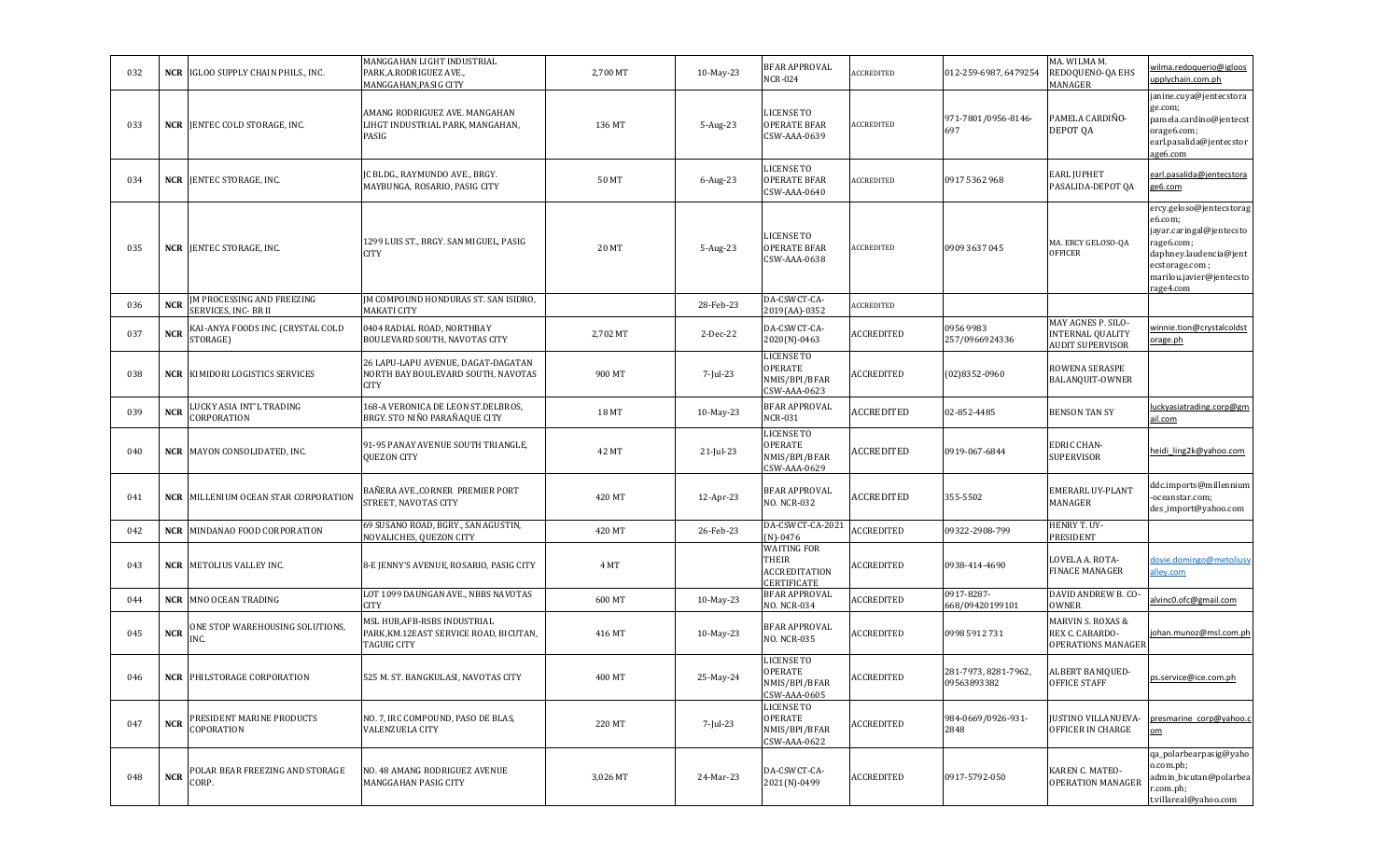| 049 | <b>NCR</b> | POLAR BEAR FREEZING AND STORAGE<br>CORP.                     | NO.1 GS 2ND AVENUE, MAÑALAC ST.<br>BAGUMBAYAN, TAGUIG CITY                                | 199.5 MT    | 14-Apr-23    | <b>BFAR APPROVAL</b><br>NO. NCR-096                      | <b>ACCREDITED</b> | 0966-234-9427                                | LOVIRIZA P. CONOPIO                               | operations bicutan@polai<br>ear.com.ph                                                          |
|-----|------------|--------------------------------------------------------------|-------------------------------------------------------------------------------------------|-------------|--------------|----------------------------------------------------------|-------------------|----------------------------------------------|---------------------------------------------------|-------------------------------------------------------------------------------------------------|
| 050 |            | <b>NCR RBL FISHING CORPORATION</b>                           | BULUNGAN ST, NAVOTAS FISH PORT<br>COMPLEX, NBBS, NAVOTAS CITY                             | 2,127 MT    | 24-Mar-23    | LICENSE TO<br>OPERATE BFAR<br>CSW-AAA-0651               | <b>ACCREDITED</b> | 282-8952/282-8960                            | FERDINAND Y. LIM-<br>EXEC. VICE PRESIDENT         | rblfishingcorp888@yahoo.<br><u>com</u>                                                          |
| 051 |            | <b>NCR</b> ROYALE FISHING CORPORATION                        | BANERA AVE, NAVOTAS FISHPORT<br>COMPLEX, NORTHBAY BLVD.SOUTH,<br>NAVOTAS CITY             | 700 MT      | 24-Mar-23    | DA-CSWCT-CA-<br>2021(N)-0497                             | <b>ACCREDITED</b> | $(02)374-$<br>3794/09175950023/837<br>4-3794 | MELENCIO E. PASCUAL<br>JR.-GENERAL MANAGER com    | gamarellint@royalefishing                                                                       |
| 052 |            | <b>NCR</b> ROYAL COUNTRY MARKETING                           | 1194, SANTOL STREET, BRGY. SANTOL,<br><b>OEUZON CITY</b>                                  | 20 MT       | 26-Feb-23    | DA-CSWCT-CA-<br>2021(N)-0457                             | <b>ACCREDITED</b> | 923-5213442                                  | CHRIS UY-ASS. FIELD<br>ADMINISTRATOR              | christopherleopolduy@ya<br>hoo.com                                                              |
| 053 |            | <b>NCR SEA DRAGON COLD STORAGE CORP.</b>                     | B58 Ph3, BRGY.8 DIST 2 DAGAT-DAGATAN,<br>KALOOKAN CITY                                    | 11,620 MT   | $9$ -Jun-23  | LICENSE TO<br>OPERATE<br>NMIS/BPI/BFAR<br>CSW-AAA-0609   | <b>ACCREDITED</b> | 8442-<br>3603/09169923306                    | <b>CARMEN S. LIM-</b><br>PRESIDENT                | bernadettebascara18@gm<br>ail.com                                                               |
| 054 |            | <b>NCR SIKAT ARAW TRADING CORPORATION</b>                    | 7 IRC COMPOUND, PASEO DE BLAS,<br>MALINTA, VALENZUELA CITY                                | 200MT       | 27-Sep-23    | <b>ICENSE TO</b><br>OPERATE BFAR<br>CSW-AAA-0646         | <b>ACCREDITED</b> | 0632)984-0668/984-<br>0670                   | JUSTINO VILLANUEVA-<br>OFFICER IN CHARGE          |                                                                                                 |
| 055 |            | <b>NCR</b> SLORD DEVELOPMENT CORPORATION                     | PFDA FISHPORT COMPLEX, NAVOTAS CITY                                                       | 1814.369 MT | 28-Oct-23    | LICENSE TO<br>OPERATE BFAR<br>CSW-AAA-0656               | <b>ACCREDITED</b> | 0906-316-7989                                | JASON SY-QA HEAD                                  | operation@slord.com.ph                                                                          |
| 056 |            | <b>NCR</b> TUIDEA CORPORATION                                | 152 STO. DOMINGO STREET, BRGY. STA.<br>CRUZ, MANILA                                       | 112 MT      | 28-Sep-23    | DA-CSWCT-CA-<br>2018(N)-0233                             | <b>ACCREDITED</b> | 02-733-4622                                  | KAREN T. TUI-<br>PRESIDENT                        | warehouse@weiweicoldst<br>ore.com                                                               |
| 057 | <b>NCR</b> | VVS COLD STORAGE AND PROCESSING<br>PLANT CO.                 | C3 Road cor. North Bay Boulevard, Navotas<br>City                                         | 2,200 MT    | 7-Mar-24     | <b>ICENSE TO</b><br>OPERATE BFAR<br>CSW-AAA-0677         | <b>ACCREDITED</b> | 0917-700-9169                                | NOEL I. STA CRUZ-<br><b>GENERAL MANAGER</b>       | jambrosio@vvsrealtycorp.<br>com;<br>caurino@vvsrealtycorp.co<br>m;<br>rbalane@vvsrealty.corp.co |
| 058 |            | NCR VITA TROPIC ICE COMPANY, INC.                            | FABRAL COMPOUND, NO.2 DON BASILIO<br>BAUTISTA BLVD., DAMPALIT MALABON CITY                | 280MT       | 14-Apr-23    | BFAR APPROVAL<br>NO. NCR-049                             | ACCREDITED        | 0917 8287-668                                | CORAZON CO-<br>PRESIDENT                          | vitatropic.07@yahoo.com.<br><u>ph</u>                                                           |
| 059 | <b>NCR</b> | WERDENBERG INTERNATIONAL<br>CORPORATION                      | 7431 YAKAL STREET, SAN ANTONIO<br>VILLAGE, MAKATI CITY                                    | 15 MT       | 14-Apr-23    | BFAR APPROVAL<br>NO. NCR-050                             | ACCREDITED        | 840-3771 TO 82                               | OTHMAR FREI-CHIEF<br>OPERATING OFFICER            | wic@werdenberg.com;<br>cynthia@werdenberg.com                                                   |
| 060 |            | <b>NCR WEL COLD STORAGE SOLUTIONS, INC.</b>                  | LOT1 BLOCK5, MANILA NORTH HARBOUR<br>CENTER, RADIAL RD. 10, TONDO, MANILA                 | 700 MT      | $21$ -Jul-23 | NMIS/BPI/BFAR<br>CSW-AAA-0627                            | <b>ACCREDITED</b> | 0917 8340 629/0943-<br>804-3110              | SOPHIA T. ALCARAZ-<br>GENERAL MANAGER             | pia@wclcoldstore.com;<br>pia_t_alcaraz@yahoo.com<br>casasjoan1>@gmail.com                       |
| 061 | <b>NCR</b> | WYN TOUGH INTERNATIONAL<br>CORPORATION                       | 318 LAPU-LAPU AVE., NBBS DAGAT-<br>DAGATAN, NAVOTAS CITY                                  | 840 MT      | 10-May-23    | BFAR APPROVAL -<br>NCR-052                               | <b>ACCREDITED</b> | 0949 3911 380/0919-<br>0675-023              | SAMUEL CHUA-<br>CORPORATE<br>SECRETARY            | ma.theresacai@yahoo.co<br>m.ph/ncarmona@pacific.c<br>rg.ph                                      |
| 062 | R1         | JENTEC STORAGE INC.                                          | KM 211, NATIONAL HIGHWAY, BRGY.<br>UDIAO, ROSARIO, LA UNION                               | 360 MT      | 10-Dec-23    | LICENSE TO<br>OPERATE BFAR<br>CSW-AAA-0664               | ACCREDITED        | 0917-7136-771                                | LEAH PAEZ-<br>WARHOUSE<br>SUPERVISOR              |                                                                                                 |
| 063 | R3         | JENTEC STORAGE INC.                                          | BRGY. PANIPUAN, MEXICO, PAMPANGA                                                          | 8 MT        | 18-Nov-23    | LICENSE TO<br>OPERATE BFAR<br>CSW-AAA-0661               | <b>ACCREDITED</b> | 0907-628-2823                                | ROMMER R. ATIENZA-<br>DEPOT MANAGER               | duard.danganan@jentecs<br>torage6.com                                                           |
| 064 | R3         | BULACAN HJR INTERNATIONAL<br>CORPORATION                     | LOT3 BLOCK 1 PHASE III STERLING<br>INDUSTRIAL PARK LIBTONG, MAYCAUAYAN,<br><b>BULACAN</b> | 800 MT      | 12-Apr-23    | BFAR APPROVAL<br>NO. 3-054                               | ACCREDITED        | 044-769-9426                                 | Ricky Sun                                         | ksonbulhjr@outlook.com                                                                          |
| 065 | R3         | <b>GLACIER PULILAN REFRIGERATION</b><br><b>SERVICES CORP</b> | NATIONAL ROAD, DAMPOL II-B PULILAN<br><b>BULACAN</b>                                      | 3,159 MT    | 26-Feb-23    | DA-CSWCT-CA-<br>2021(N)-0488                             | ACCREDITED        | 0975-885-1218                                |                                                   | stdelacruzpulilan@glacier<br>com.ph                                                             |
| 066 | R3         | SAN SIMON COLD STORAGE, INC.                                 | QUEZON ROAD, BARANGAY SAN ISIDRO, SAN<br>SIMON, PAMPANGA                                  |             | 4-Mar-23     | DA-CSWCT-CA-<br>2021(N)-0494                             | ACCREDITED        |                                              |                                                   |                                                                                                 |
| 067 | $R-3$      | <b>/IFEL ICE PLANT AND COLD STORAGE,</b><br>INC.             | ROSAS NORTE SALUYSOY MEYCAUAYAN,<br><b>BULACAN</b>                                        | 380 MT      | 9-Nov-23     | <b>JICENSE TO</b><br><b>OPERATE BFAR</b><br>CSW-AAA-0659 | <b>ACCREDITED</b> | 0977-640-9903                                | AIMEE MARY M.<br>BUENAVENTURA-<br>GENERAL MANAGER | qa@vifelcoldstorage.com                                                                         |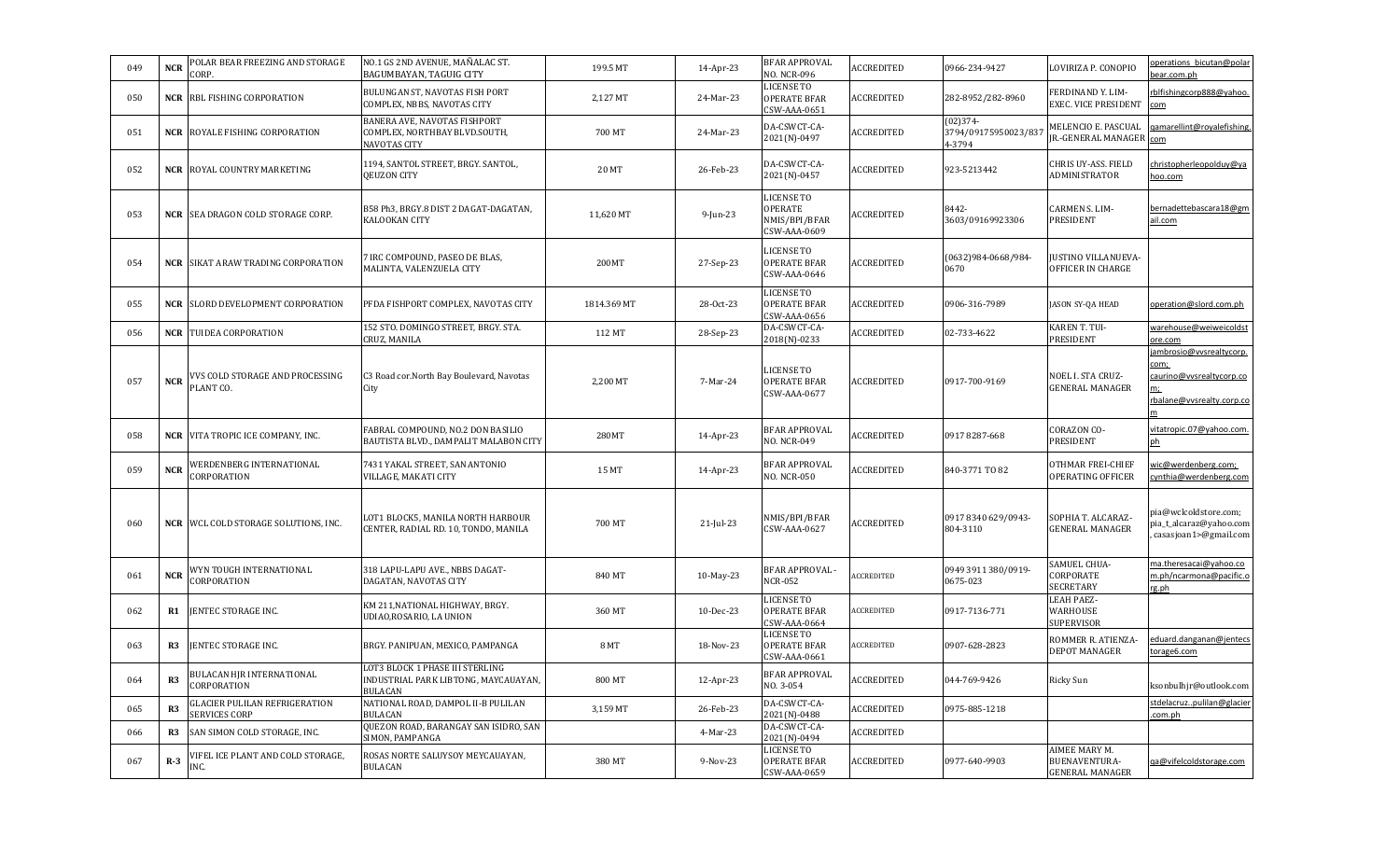| 068 | $R-3$    | NORTHSTAR MEAT MERCHANTS, INC.                                | 9001 GP TIERRA DAYAO SUBD. STA CRUZ<br>GUIGUINTO, BULACAN                                    | 1949 MT    | 24-Jun-23    | <b>LICENSE TO</b><br><b>OPERATE</b><br>NMIS/BPI/BFAR<br>CSW-AAA-0611 | ACCREDITED        | 0917-593-0830                   | RENATO GOMERI-<br><b>WAREHOUSE &amp;</b><br>LOGISTIC MANAGER   | abcg.david@gmail.com                          |
|-----|----------|---------------------------------------------------------------|----------------------------------------------------------------------------------------------|------------|--------------|----------------------------------------------------------------------|-------------------|---------------------------------|----------------------------------------------------------------|-----------------------------------------------|
| 069 | $R-3$    | HAVI LOGISTICS PHILIPPINES INC.                               | BYPASS ACCESS ROAD, BULIHAN, PLARIDEL,<br><b>BULACAN</b>                                     | 384 MT     | 24-Jun-23    | <b>LICENSE TO</b><br><b>OPERATE</b><br>NMIS/BPI/BFAR                 | <b>ACCREDITED</b> | 0977-751-7068                   | ROXANNE BAUTISTA-<br><b>QA SPECIALIST</b>                      | roxanne.bautista@havi.co<br>m                 |
| 070 | $R-3$    | ROYALE COLD STORAGE NORTH, INC                                | VILLARICA ROAD, STA ROSA 1, MARILAO,<br><b>BULACAN</b>                                       | 268.8 MT   | 24-Jun-23    | <b>LICENSE TO</b><br><b>OPERATE</b><br>NMIS/BPI/BFAR<br>CSW-AAA-0610 | <b>ACCREDITED</b> | 0917-627-8430                   | <b>ABNER NOLAN</b><br><b>CUNANAN-SITE HEAD</b>                 | abcunan@royalecoldstora<br>e.com.ph           |
| 071 | R3       | ROYALE COLD STORAGE NORTH, INC                                | BULIHAN, PLARIDEL, BULACAN                                                                   | 1,144 MT   | 14-Apr-23    | <b>BFAR APPROVAL</b><br>NO. 3-098                                    | <b>ACCREDITED</b> | 0917 627 8051                   | ENGR. FLORANTE<br>FELIPE                                       | fcfelipe@royalecoldstorag<br>.com.ph          |
| 072 | R3       | <b>ENTORILLO MANAGEMENT</b><br>CORPORATION                    | MAC ARTHUR HI-WAY, SAN AGUSTIN, CITY<br>OF SAN FERNANDO PAMPANGA                             |            | 14-Apr-23    | <b>BFAR APPROVAL</b><br>NO. 3-099                                    | ACCREDITED        |                                 |                                                                |                                               |
| 073 | R3       | MILLENIUM OCEAN STAR CORPORATION                              | BLOCK 4 LOT 6 GREEN BREEZE VILLAGE 2,<br>LANGKAAN 2 DASMARINAS CAVITE CITY                   | 3500 MT    | $23$ -Jul-23 | <b>LICENSE TO</b><br><b>OPERATE</b><br>NMIS/BPI/BFAR<br>CSW-AAA-0631 | ACCREDITED        | 0998-8419-378                   | MARIA ESTEZA<br>CAMPOLLO-PLANT<br>MANAGER                      | mbc.cavite@millennium-<br>oceanstar.com       |
| 074 | R3       | JENTEC STOARGE, INC.                                          | JUISITA INDUSTRIALPARK, SAN MIGUEL,<br>TARLAC CITY                                           | 65 MT      | 14-Jan-24    | <b>LICENSE TO</b><br><b>OPERATE BFAR</b><br>CSW-AAA-0668             | ACCREDITED        | 0912-856-4417                   | <b>JENNYLYN</b><br>CANO/SHYNA<br>COMESANO                      | shyna.comesano@jentecst<br>orage6.com         |
| 075 | R3       | JENTEC STORAGE, INC.                                          | PANIPUAN, MEXICO, PAMPANGA                                                                   | 8 MT       | 18-Nov-23    | <b>LICENSE TO</b><br><b>OPERATE BFAR</b><br>CSW-AAA-0661             | ACCREDITED        | 0907-628-2823                   | ROMMEL ATIENZA-<br><b>DEPOT MANAGER</b>                        | eduard.danganan@jentecs<br>torage6.com        |
| 076 | $R - 4A$ | JENTEC STORAGE, INC.                                          | BRGY. PRINZA CALAMBA CITY, LAGUNA                                                            | 2,216 MT   | 22-Jan-24    | <b>LICENSE TO</b><br><b>OPERATE BFAR</b><br>CSW-AAA-0453             | <b>ACCREDITED</b> | 0933-533-664                    | LINDSY ORDONA-DEPOT<br>MANAGER                                 | nsie@jentecstorage.com                        |
| 077 | $R - 4A$ | JENTEC STORAGE, INC.-LIPA DEPOT                               | KM 90, NATIONAL HIGHWAY, BANAYBANAY<br>1.0, SAN JOSE, BATANGAS                               | 712 MT     | 28-Jan-24    | <b>LICENSE TO</b><br><b>OPERATE BFAR</b><br>CSW-AAA-0454             | <b>ACCREDITED</b> | 043-321-8177                    | LINDSY ORDONA-DEPOT<br>MANAGER                                 | nelloiane@ientecstorage.<br>$\frac{1}{2}$     |
| 078 |          | R-4A ROYALE COLD STORAGE NORTH, INC                           | YULO DRIVE, BRGY. PITTLAND, CABUYAO,<br>LAGUNA                                               | 13,824 MT  | 27-Oct-23    | <b>LICENSE TO</b><br><b>OPERATE BFAR</b><br><b>CSW-AAA-0655</b>      | <b>ACCREDITED</b> | $(02)$ 8-661-3590               | PAULO MARIANO<br>BAYARCAL-OFD<br><b>ASSISTANT MANAGER</b>      | sccuya@royalecoldstorage<br>com.ph            |
| 079 |          | R-4A ROYALE COLD STORAGE, INC                                 | LOT 4B & 5A SINGER INDUSTRIES<br>COMPOUND, ORTIGAS AVE, EXT. BRGY. SAN<br>SIDRO TAYTAY RIZAL | 9,160 MT   | $4$ -Aug-23  | <b>LICENSE TO</b><br><b>OPERATE BFAR</b><br>CSW-AAA-0635             | ACCREDITED        | 0917-624-0092                   | RODEL PANEL-SITE<br>MANAGER                                    | gscbilanroroyalecoldstora<br>ge.com.ph        |
| 080 | $R - 4A$ | ROYAL CARGO, INCORPORATED                                     | 7001 E. AGUINALDO HIGHWAY, BRGY.<br>SALITRAN I DASMARINAS CAVITE                             | 3,960 MT   | 26-Feb-23    | DA-CSWCT-CA-<br>2021(N)-0492                                         | ACCREDITED        | 0917-5955-745                   | <b>MARISHABEL</b><br>BONQUIN-QA<br>MANAGER                     |                                               |
| 081 |          | R-4A ROYAL CARGO, INCORPORATED                                | BLK 14 LOT 3 LIIP, BRGY. MAMPLASAN, CITY<br>OF BINAN, LAGUNA                                 | 22 MT      | 26-Feb-23    | DA-CSWCT-CA-<br>2021(N)-0477                                         | ACCREDITED        |                                 |                                                                |                                               |
| 082 | $R - 4A$ | / & F ICE PLANT AND COLD STORAGE,<br>INC.                     | 437 SAN ROQUE, STO. TOMAS, BATANGAS                                                          | 14,172 MT  | 24-Jun-23    | <b>LICENSE TO</b><br>OPERATE<br>NMIS/BPI/BFAR<br>CSW-AAA-0613        | <b>ACCREDITED</b> | $(043)778 - 0055$               | EFFREY M. BAUTISTA-<br>POLLUTION CONTROL<br><b>OFFICER</b>     | effbautista120789@yaho<br>.com                |
| 083 | $R - 4A$ | / & F ICE PLANT AND COLD STORAGE,<br>INC.                     | 252 SUMULONG HIGHWAY, MAMBUGAN<br>ANTIPOLO, RIZAL                                            | 13,162 MT  | 26-Feb-23    | DA-CSWCT-CA-<br>2021(N)-0490                                         | <b>ACCREDITED</b> | 0917-6213-870                   | KIMBERLY KAYE<br>PATRICIO-QUALITY<br><b>ASSURANCE OFFICER</b>  |                                               |
| 084 | $R - 4A$ | PURE LOGISTICS EXPRESS INC                                    | CORPBAY INDUSTRIAL PARK, BARANGAY<br>MAMPLASAN, BINAN LAGUNA                                 | 834,600 MT | 24-Jun-23    | <b>LICENSE TO</b><br><b>OPERATE</b><br>NMIS/BPI/BFAR<br>CSW-AAA-0615 | ACCREDITED        | 0917-827-2518/0961-<br>389-5160 | ARMANDO NG-<br>PRESIDENT                                       | joelemos.coldstorage@pur<br>elogistics.com.ph |
| 085 | $R - 4A$ | DONNY'S CHOICE FOOD PROCESSING<br>EXPORT & IMPORT CORPORATION | 1398 I. FELIPE BLVD. BRGY. 38<br>(SAMPAGUITA) CARIDAD, CAVITE CITY                           | 51 MT      | 24-Jun-23    | <b>LICENSE TO</b><br><b>OPERATE</b><br>NMIS/BPI/BFAR<br>CSW-AAA-0614 | <b>ACCREDITED</b> | 8853-0520                       | <b>JONATHAN</b><br>TOLENTINO-CHIEF<br><b>OPERATING OFFICER</b> | doonyschoicefoodprocessi<br>ng@yahoo.com      |
| 086 |          | R-4A METS LOGISTICS, INC                                      | GOVERNOR'S DRIVE, BARRIO BANCAL<br>CARMONA, CAVITE                                           | 25,310MT   | 10-May-23    | <b>BFAR APPROVAL 4A-</b><br>100                                      | <b>ACCREDITED</b> | 0917-7054765                    | LESTER ISAAC<br>SANDOVAL-Operation<br>Manager                  | ester.sandoval@metslogis<br>tics.com          |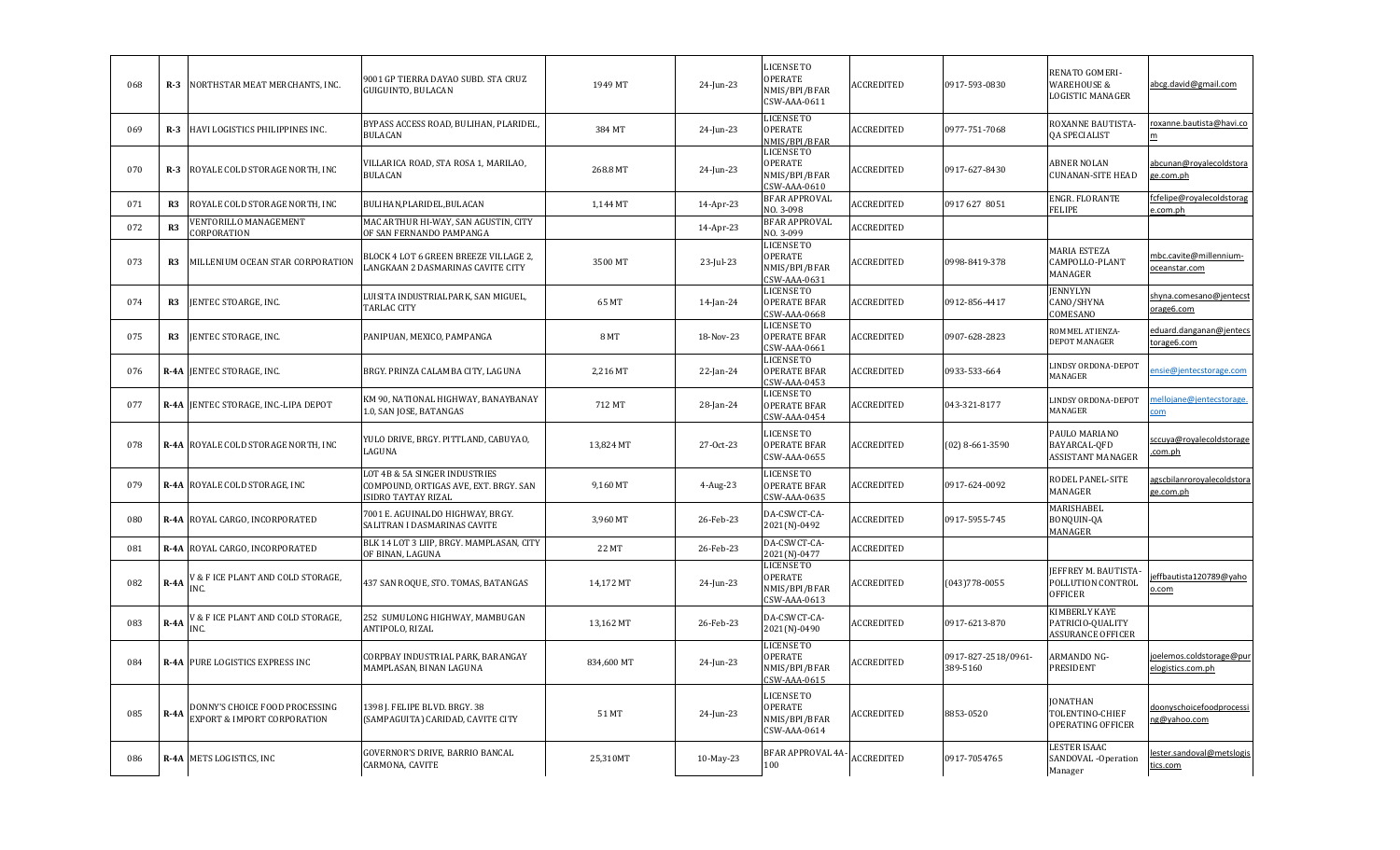| 087 |             | R-4A METS LOGISTICS, INC-3                       | B14 L6-7 ONGKIAO REALTY & DEV. CORP.<br>MOUNTVIEW 2, INDUSTRIAL COMPLEX,<br>BANCAL CARMONA, CAVITE | 7,436 MT  | 16-Aug-23    | <b>LICENSE TO</b><br><b>OPERATE BFAR</b><br>CSW-AAA-0643             | ACCREDITED        | 0917-703-4125              | MADONNA ROBLES-<br><b>EXECUTIVE VICE</b><br>PRESIDENT | 99@metslogistic                                |
|-----|-------------|--------------------------------------------------|----------------------------------------------------------------------------------------------------|-----------|--------------|----------------------------------------------------------------------|-------------------|----------------------------|-------------------------------------------------------|------------------------------------------------|
| 088 |             | R-4A HAVI LOGISTICS PHILIPPINES INC.             | METS LOGISTICS INC. COMPOUND,<br>GOVERNORS DRIVE, BO, BANCAL, CARMONA,<br>CAVITE                   | 1685 MT   | 23-Jul-23    | <b>LICENSE TO</b><br>OPERATE<br>NMIS/BPI/BFAR<br>CSW-AAA-0630        | ACCREDITED        | 0982-6700                  |                                                       | roxanne.bautista@havi.co                       |
| 089 | <b>R-4A</b> | SOUTH ALPS COLD STORAGE AND<br>LOGISTICS INC     | BLOCK 2, LOT 4 AND 5, SOUTHWOODS<br>INDUSTRIAL PARK, BRGY. MABUHAY,<br>CARMONA, CAVITE             | 1600 MT   | 27-Sep-23    | <b>LICENSE TO</b><br><b>OPERATE BFAR</b><br>CSW-AAA-0645             | <b>ACCREDITED</b> | 0915-3097-109              | MARK PATRICK GO-<br>PRESIDENT                         | patrickgo.southalps@gmai<br>I.com              |
| 090 |             | R-4A SHIN MIKANA PHILIPPINES, INC.               | 7065 NR TIRONA HIGHWAY HABAY I<br><b>BACOOR CITY, CAVITE</b>                                       | 51 MT     | $1-0ct-23$   | <b>LICENSE TO</b><br><b>OPERATE BFAR</b><br>CSW-AAA-0649             | ACCREDITED        | 0998-565-0234              | <b>IMMY L. ALBIOS</b>                                 | im albios@yahoo.com                            |
| 091 |             | R-4A SAVORQUEST CORPORATION                      | 107 NORTH MAIN AVENUE LAGUNA<br>TECHNOPARK, BARANGAY MALAMIG<br>BINAN, LAGUNA                      | 100 MT    | 25-Oct-23    | <b>LICENSE TO</b><br><b>OPERATE BFAR</b><br>CSW-AAA-0654             | <b>ACCREDITED</b> | 0999-530-9738              | MA. ANA M. DONATO-<br><b>FINANCE MANAGER</b>          | ana.donato@savorquestco<br>rp.com              |
| 092 | $R-5$       | JENTEC STORAGE INC.                              | ZONE 1, BRGY. CAROYROYAN, PILI,<br>CAMARINES SUR                                                   | 8 MT      | 18-Nov-23    | <b>LICENSE TO</b><br><b>OPERATE BFAR</b><br>CSW-AAA-0662             | ACCREDITED        | 0633-821-8768              | COLLEN KATE N.<br>AGATON-DEPOT QA                     | collen.agaton@jentecstora<br>ge6.com           |
| 093 | R-6         | ASIA PACIFIC AQUA MARINE, INC.                   | BRGY. TIMPAS, PANITAN, CAPIZ                                                                       | 120 MT    | 14-Apr-22    | <b>BFAR APPROVAL</b><br>NO.6-063                                     | ACCREDITED        | 751-4366                   | ALVIN C. CHUA JR.-<br><b>GENERAL MANAGER</b>          | apami main@yahoo.com.<br>ph/apami2015@gmail.co |
| 094 | R-6         | ORIENT COLD STOARGE, INC.                        | CALONG CALONG, AIRPORT<br>SUBD., SINGCANG, BACOLOD CITY, NEGROS<br>OCCIDENTAL                      | 30 MT     | 13-Jun-22    | <b>LICENSE TO</b><br><b>OPERATE BFAR</b><br>CSW-AAA-0667             | <b>ACCREDITED</b> | 034-434-8575               | MANTURIO MARLOU-CSW<br>IN-CHARGE                      | csibc0715@gmail.com                            |
| 095 | <b>R-7</b>  | 3G LOGISTICS AND COLD STORAGE,INC.               | HERNAN CORTEZ ST., EXTENSION, BANILAD,<br>MANDAUE CITY, CEBU                                       | 290 MT    | 24-Jun-23    | <b>LICENSE TO</b><br><b>OPERATE</b><br>NMIS/BPI/BFAR<br>CSW-AAA-0616 | ACCREDITED        | 0917-720-2030              | NANCY NG TAN-GENERAL<br>MANAGER                       | tan.nancyng@gmail.com                          |
| 096 | $R-7$       | 5G WAREHOUSING AND ADVANCED<br>LOGISTICS, INC.   | A. SENO EXTENSION, TIPOLO, MANDAUE<br>CITY, CEBU                                                   | 3.828 MT  | 7-Jul-23     | <b>LICENSE TO</b><br><b>OPERATE</b><br>NMIS/BPI/BFAR<br>CSW-AAA-0620 | <b>ACCREDITED</b> | 0919-080-8523              | NINA CLARICE<br>CHARGE                                | LAGUIDAO-OFFICER IN- nclaguidao@ngkhai.com     |
| 097 | R7          | ALPINE ICE PLANT AND COLD STORAGE<br>CORPORATION | G.Ouana St., Umapad, Mandaue City                                                                  | 1,500MT   | 14-May-23    | <b>BFAR APPROVAL - 7</b><br>101                                      | ACCREDITED        | 032-505-0056/0511-<br>6568 | <b>ALEX TANCHAN</b>                                   | alextanchan@yahoo.com                          |
| 098 | $R-7$       | BIG BLUE LOGISTICS CORP.5                        | BRGY. TAYUD, CONSOLACION, CEBU                                                                     | 16,000 MT | 14-May-23    | <b>BFAR APPROVAL - 7-</b><br>064                                     | <b>ACCREDITED</b> | 0917-3076952               | RAYMUND<br>BELARMINO-<br><b>OPERATION MANAGER</b>     | salesandmarketing.bigblue<br>@gmail.com        |
| 099 | <b>R-7</b>  | CEBU SUBZERO LOGISTICS, INC.                     | DR. FE ZUELLIG AVENUE, SUBANGDAKU,<br>MANDAUE CITY, CEBU                                           | 1,800 MT  | $21$ -Jul-23 | <b>LICENSE TO</b><br><b>OPERATE</b><br>NMIS/BPI/BFAR<br>CSW-AAA-0628 | ACCREDITED        | 0932-339-2328              | JOHNNA SANCAP-QA<br><b>OFFICER</b>                    | cebusubzerologisticswareh<br>ouse@gmail.com    |
| 100 | $R-7$       | <b>COLUMBIA FRUIT TRADERS</b>                    | M.C. BRIONES ST., BRGY.SAN ROQUE, CEBU<br>CITY                                                     | 536 MT    | 25-Jan-24    | <b>LICENSE TO</b><br><b>OPERATE BFAR</b><br>CSW-AAA-0669             | <b>ACCREDITED</b> | 242-7888/461-1801          | JAIME D. NGO-<br>PROPRIETOR                           |                                                |
| 101 | $R-7$       | MET'S LOGISTICS INCORPORATED                     | C.P. BATILLER ST. BRGY. UMAPAD,<br>MANDAUE CITY, CEBU                                              | 8,022 MT  | 7-Jul-23     | <b>LICENSE TO</b><br>OPERATE<br>NMIS/BPI/BFAR<br>CSW-AAA-0625        | ACCREDITED        | 032-349-4952               | MANOLITO DAPAT-<br>REGIONAL MANAGER                   | ruchelyn.teves@metslogist<br>ics.com           |
| 102 | <b>R-7</b>  | TSUMETAI CORPORTATION                            | MANDAUE NORTH CENTRAL ML.<br>QUEZONST. CABANCALAN, MANDAUE CITY                                    | 700 MT    | 4-Mar-23     | DA-CSWCT-CA-<br>2021(N)-0496                                         | ACCREDITED        | 0922-855-8814              | ANTONIO J. VELOSO JR.-<br><b>GENERAL MANAGER</b>      | tsumetaicorporation@yah<br>oo.com              |
| 103 | $R-7$       | SIKAT ARAW TRADING CORPORATION                   | ALANG-ALANG, MANDAUE CITY                                                                          | 1,000 MT  | 09-28-2022   | DA-CSWCT-CA2019<br>$(AA) - 0379$                                     | ACCREDITED        |                            | <b>BEATRIZ UY</b>                                     | sikataraw cebu@yahoo.co<br>m                   |
| 104 | $R-9$       | PERMEX PRODUCER & EXPORTER<br>CORPORATION        | ZONE 8, CALLE FATIMA, AYALA<br>ZAMBOANGA CITY                                                      | 800 MT    | 14-Apr-23    | <b>BFAR APPROVAL</b><br>NO.9-073                                     | ACCREDITED        | 062-982-0523               | EDGAR LIM-PLANT<br>MANAGER                            |                                                |
| 105 | $R-9$       | BIGFISH FOODS CORPORATION                        | BARANGAY RECODO, ZAMBOANGA CITY                                                                    | 1.060 MT  | 29-Jun-22    | DA-CSWCT-CA-<br>2020(N)-0418                                         | <b>ACCREDITED</b> | (632) 523-2698/5018        | ANITA L. KAW-OWNER                                    |                                                |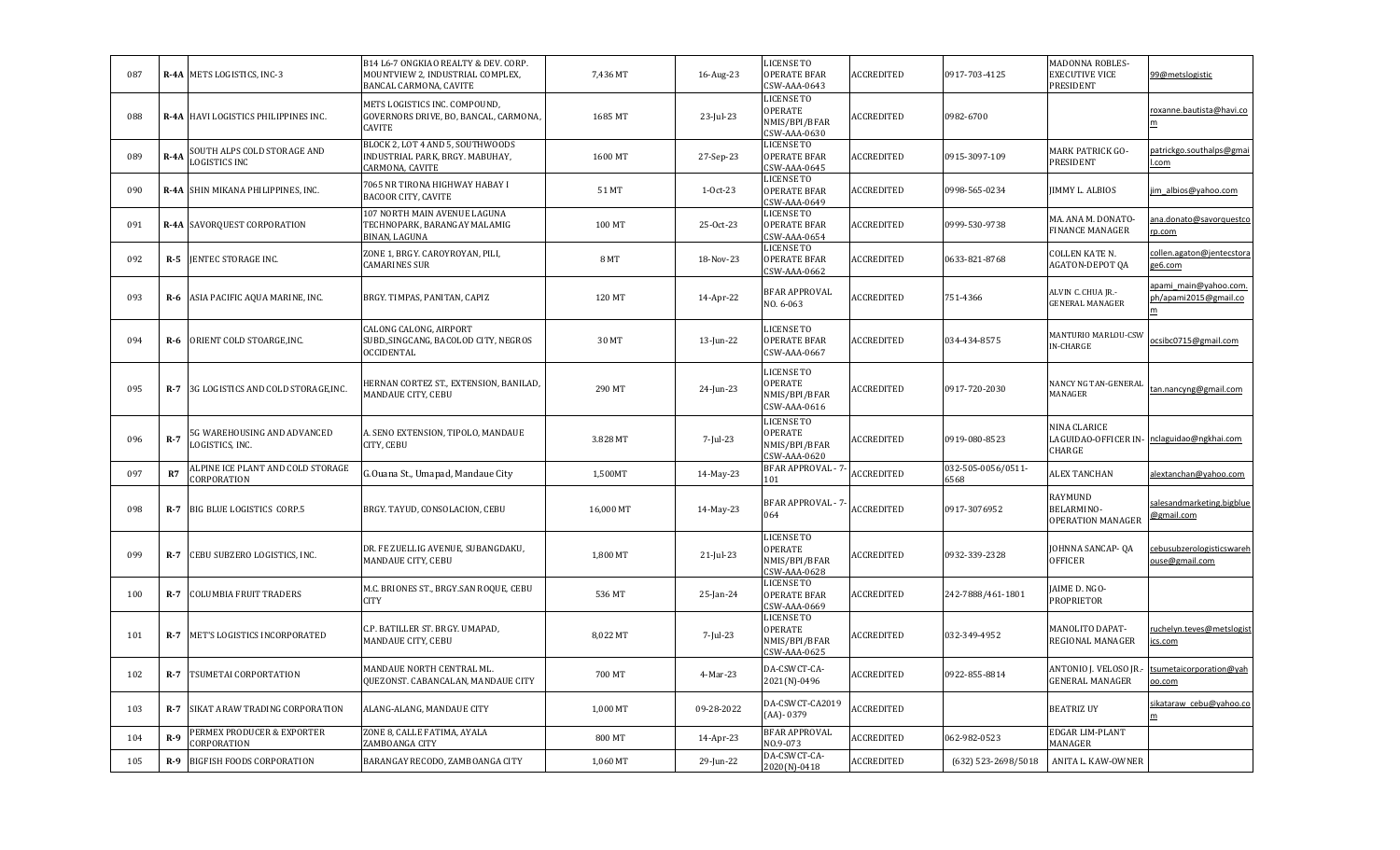| 106 | $R-9$      | AQUATIC.ACE CORPORATION                                    | PUROK ORCHIDS, LA PAZ, NAGA,<br>ZAMBOANGA SIBUGAY                     | 240 MT           | $4-Aug-23$   | LICENSE TO<br>OPERATE BFAR<br>CSW-AAA-0636        | <b>ACCREDITED</b> | 0977-809-4683                   | JENNIFER ESTHER B.<br>GUTIERREZ-<br>MARKETING MANAGER |                                              |
|-----|------------|------------------------------------------------------------|-----------------------------------------------------------------------|------------------|--------------|---------------------------------------------------|-------------------|---------------------------------|-------------------------------------------------------|----------------------------------------------|
| 107 |            | R-10   MET'S LOGISTICS INCORPORATED                        | LOT 1-B, UMALAG,BRGY.TABLON, CAGAYAN<br>DE ORO CITY                   | 7,148 MT         | 4-Aug-23     | LICENSE TO<br><b>OPERATE BFAR</b><br>CSW-AAA-0634 | ACCREDITED        | 0917 634 9039                   | LUGID UY-<br>COMPLIANCE<br>MANAGER                    |                                              |
| 108 | $R-10$     | VIFEL ICEPLANT AND COLD STORAGE,<br>INC.                   | NATUMOLAN, TAGOLOAN, MISAMIS<br>ORIENTAL                              | 488 MT           | 7-Mar-24     | LICENSE TO<br><b>OPERATE BFAR</b><br>CSW-AAA-0676 | ACCREDITED        | 0917-1785-005                   | JENNIFER CUADRO-QA<br><b>SUPERVISOR</b>               | a.cdo@vifelcoldstorage.c<br><u>om</u>        |
| 109 |            | R-11 ANFLO INDUSTRIAL ESTATE                               | BRGY. SAN VICENTE, PANABO CITY, DAVAO<br>DEL NORTE                    | 378 MT           | $12$ -Jan-22 | LICENSE TO<br><b>OPERATE BFAR</b><br>CSW-AAA-0633 | ACCREDITED        | 0977-767-2510/0917-<br>301-1901 | RANNEL FLORES-<br><b>SENIOR MANAGER</b>               | rfflores@anflocor.com                        |
| 110 |            | <b>R-11 SLK CORPORATION</b>                                | BRGY. BUNAWAN, BUNAWAN, DAVAO CITY                                    | 6000 MT          | 10-May-23    | <b>BFAR APPROVAL</b><br>NO.11-080                 | ACCREDITED        | 0917-7135-020                   | LYROSE A. LIN-<br>CORPORATE<br><b>SECRETARY</b>       | lilyphilchi@gmail.com                        |
| 111 |            | R-11 IGLOO SUPPLY CHAIN PHILIPPINES, INC.                  | PUROK 1 BRGY. LUBOGAN, TORIL, DAVAO<br><b>CITY</b>                    | 1,248 MT         | 5-Aug-23     | LICENSE TO<br><b>OPERATE BFAR</b><br>CSW-AAA-0622 | ACCREDITED        |                                 | MA. WILMA M.<br>REDOQUENO-QA EHS<br>MANAGER           | genebeth.araneta@igloos<br>upplychain.com.ph |
| 112 | <b>R11</b> | POLAR BEAR FREEZING AND STORAGE<br>CORP.                   | DAVAO FISHPORT COMPLEX, DALIAO,<br>TORIL, DAVAO CITY                  | 160 MT           | 2-Dec-22     | DA-CSWCT-CA-<br>2020(N)-0458                      | ACCREDITED        | (082) 291-1837-38               | GIL RICHE G. ALBERTO-<br><b>OPERATION MANAGER</b>     | gil.alberto@polarbear.co<br>m.ph             |
| 113 |            | R-11 SUBZERO ICE & COLD STORAGE, INC.                      | SITIO LOWER BINUGAO BRGY. BINUGAO<br>TORIL DISTRICT, DAVAO CITY       | 1,200 MT         | 17-Aug-23    | LICENSE TO<br>OPERATE BFAR<br>CSW-AAA-644         | ACCREDITED        | 082-287-4623 LOCAL<br>316, 318  | SHEILA M. HERNANDO-<br><b>SENIOR PLANT</b><br>MANAGER | smhernando@abfi.com.ph                       |
| 114 | $R-11$     | VVS COLD STORAGE AND PROCESSING<br>PLANT CO.               | PUROK 15, PANUNGTUNGAN, TIBUNGCO,<br>DAVAO CITY                       | 10,027 MT        | 26-Feb-23    | DA-CSWCT-CA-<br>2021(N)-0475                      | ACCREDITED        | $(028)$ 284-7221                | KATHERINE B. SIBAG-<br>OPERATION SUPERVISOR           | gchatto@vvsrealtycorp.c<br>om                |
| 115 | $R-11$     | PHILIPPINE FISHERIES DEVELOPMENT<br>AUTHORITY COLD STORAGE | DFPC, DALIAO TORIL, DAVAO CITY                                        | 80 MT            | 13-Jul-22    | LICENSE TO<br><b>OPERATE BFAR</b><br>CSW-AAA-666  | ACCREDITED        | 291-0752; 291-0931              | <b>LEBERT AGUINALDO-</b><br>PORT MANAGER              | ofdadfpc@yahoo,com                           |
| 116 |            | R-12 RELL AND RENN SEAFOOD SPHERE, INC                     | 093 APITONG ST. BALITE LAGAO, BANISIL<br>TAMBLER, GENERAL SANTOS CITY | 771 MT           | 12-Aug-22    | DA-CSWCT-CA-<br>2020(N)-0432                      | ACCREDITED        | 083-553-<br>1413/09328519141    | KATHERINE M. DE<br>JOSE-QUALITY<br>ASSURANCE HEAD     |                                              |
| 117 |            | R-12 ECA COLD STORE PLUS                                   | PUROK 10, BANISIL, BRGY. TAMBLER,<br>GENERAL CITY                     | HACCP ACCREDITED | $10$ -Jan-24 | LICENSE TO<br><b>OPERATE BFAR</b><br>CSW-AAA-665  | <b>ACCREDITED</b> | 554-2653                        | MS. CECILIA LOQUIAS-<br>ASS. VICE PRESIDENT           |                                              |
| 118 |            | R-12 SAN ANDRES FISHING INCORPORATED                       | SAFII 2 COMPOUND, PUROK CABU, BRGY.<br>TAMBLER, GENERAL SANTOS CITY   | 800 MT           | 26-Nov-23    | LICENSE TO<br>OPERATE BFAR<br>CSW-AAA-663         | <b>ACCREDITED</b> |                                 | <b>BRIX TAN-VICE</b><br>PRESIDENT                     |                                              |
| 119 | $R-12$     | MARUCHING INTERNATIONAL<br>CORPORATION                     | NGILAY ROAD, TAMBLER, GENERAL SANTOS<br><b>CITY</b>                   |                  | 8-Nov-23     | LICENSE TO<br><b>OPERATE BFAR</b><br>SW-AAA-657   | ACCREDITED        | 0905-138-1433/0946-<br>568-1153 | <b>CECILIA DIENDO-</b><br>PLANT MANAGER               |                                              |
| 120 |            | R-12 ICELANTIC TUNA INC.                                   | TAMBLER, NATIONAL HIGHWAY, GENERAL<br><b>SANTOS CITY</b>              |                  | 18-Nov-23    | LICENSE TO<br><b>OPERATE BFAR</b><br>CSW-AAA-0660 | ACCREDITED        | 0925-781-7882                   | JENNILYN ROZELLE<br>LIM-PRESIDENT                     |                                              |
| 121 |            | <b>R-12 SEATRADE CANNING CORPORATION</b>                   | BO. CABU, TAMBLER, GENERAL SANTOS CITY                                | 2000 MT          | 7-Mar-24     | LICENSE TO<br><b>OPERATE BFAR</b><br>CSW-AAA-0678 | <b>ACCREDITED</b> | 0917-7161-015                   | DENNIS BRETANA-<br>PLANT MANAGER                      |                                              |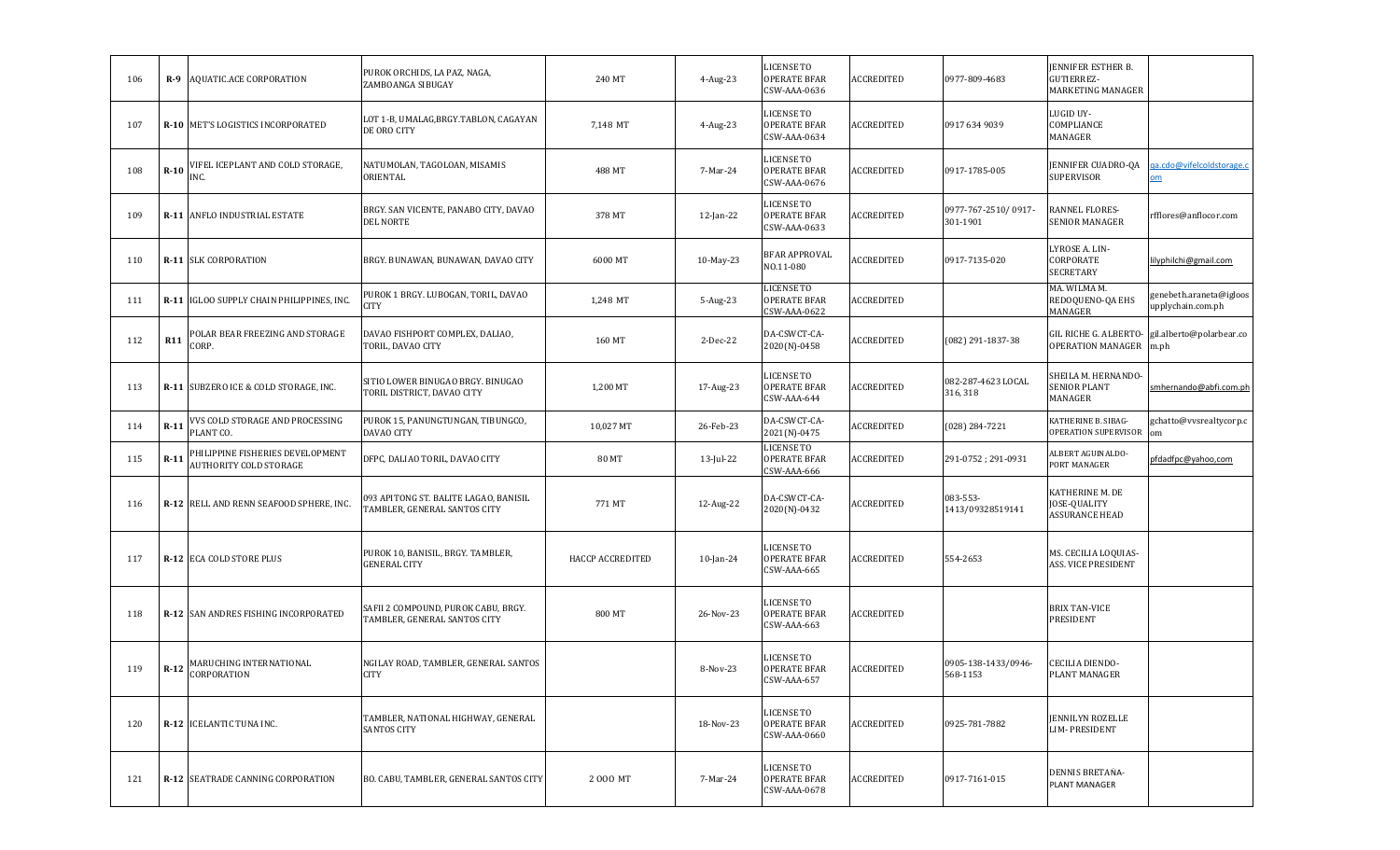| 122  | $R-12$ | TENPOINT MANUFACTURING<br>CORPORATION                        | ESPANA STATE, MAKAR LABANGAL<br><b>GENERAL SANTOS CITY</b>          |       | <b>HACCP ACCREDITED</b> |                                                          | ACCREDITED | $(083)$ 554-1858<br>$(083)$ 552-4441 | <b>KYOSUKE KUBO-</b><br><b>OPERATION MANAGER</b>                                                          | export.tp07@gmail.com |
|------|--------|--------------------------------------------------------------|---------------------------------------------------------------------|-------|-------------------------|----------------------------------------------------------|------------|--------------------------------------|-----------------------------------------------------------------------------------------------------------|-----------------------|
| 123  | $R-12$ | PHILBEST CANNING CORPORATION<br>(COLD STORAGE)               | FISHPORT COMPLEX, BRGY. TAMBLER,<br><b>GENERAL SANTOS CITY</b>      |       | 24-Feb-24               | <b>LICENSE TO</b><br><b>OPERATE BFAR</b><br>CSW-AAA-0675 | ACCREDITED |                                      | MR. ROLAND JOSEPH<br>SALANGSANG-<br><b>EXECUTIVE VICE-</b><br>PRESIDENT/CHIEF<br><b>OPERATING OFFICER</b> |                       |
| 124  | $R-12$ | MALALAG BAY AQUACULTURE AND<br><b>PROCESSING CORPORATION</b> | MARKET 4, FISH PORT COMPLEX, TAMBLER,<br><b>GENERAL SANTOS CITY</b> | 16 MT | 14-Jul-22               | DA-CSWCT-CA-<br>2020(N)-0419                             | ACCREDITED |                                      | JOSE EMMANUEL<br>M. SANTOS-PRESIDENT                                                                      |                       |
| Date |        |                                                              |                                                                     |       |                         |                                                          |            |                                      |                                                                                                           |                       |

**updated** 

**March. 14,** 

**22)**